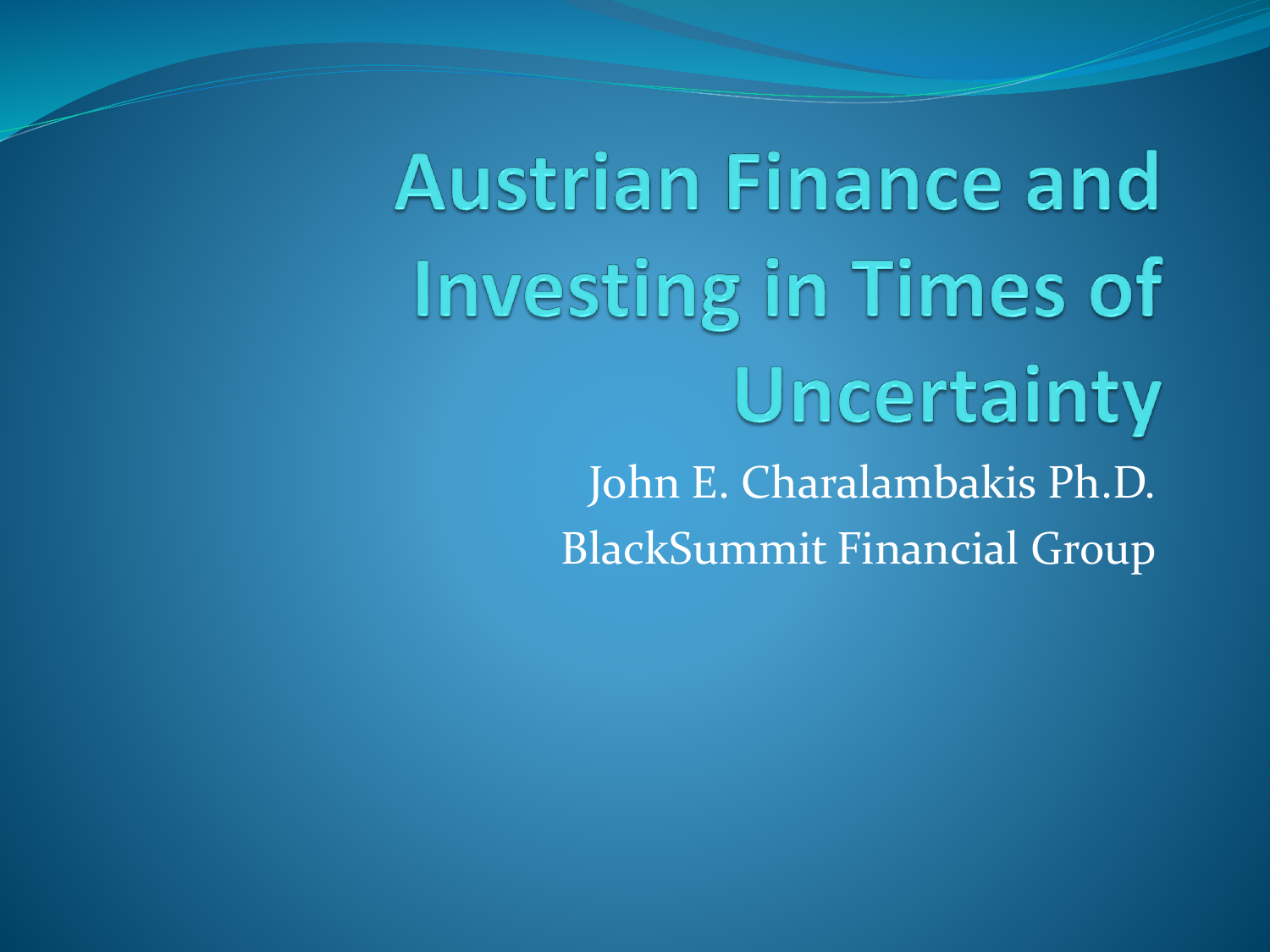### Foundational Principles

- Investment action is essentially purposive; its objective is the removal of uneasiness not necessarily maximization under constraints
- The means & ends (sources & uses of funds) framework points to the ongoing evolution of subjective understanding and thus the IRR is a range rather than a single number
- Indeterminism and the element of surprise events should make decision makers (financiers and investors) alert to entrepreneurial perceptions of market opportunities which always have to be judged using rules of thumb
- Reliance solely on information conveyed creates biased estimates and systemic risks. Entrepreneurial activity is about outguessing market prices when the latter do not seem consistent
- The efficiency market hypothesis is a myth since non-price information may be more valuable than prices are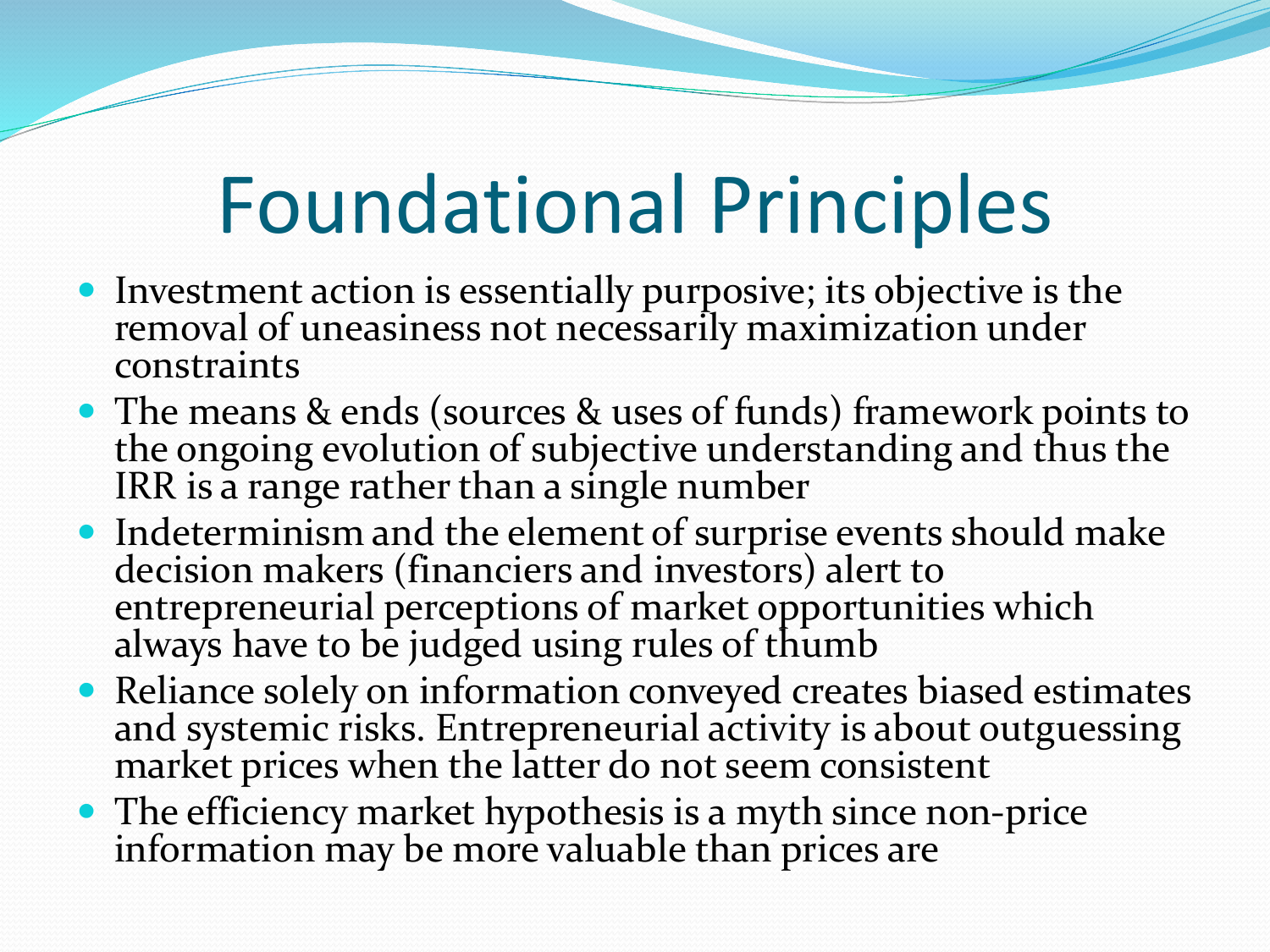### Foundational Principles

- Value is found in the utility. The latter is determined by individual subjective judgment, by the interaction of market forces, and by social valuations
- Proper discounting is necessary in valuation models
- Failure to account for the real costs, distorts capital allocation and leads to malinvestments
- Comfortable margins are needed so that cushions protect and preserve capital
- Introspection and the time dimension: Questioning the answers while valuing spontaneous entrepreneurial discoveries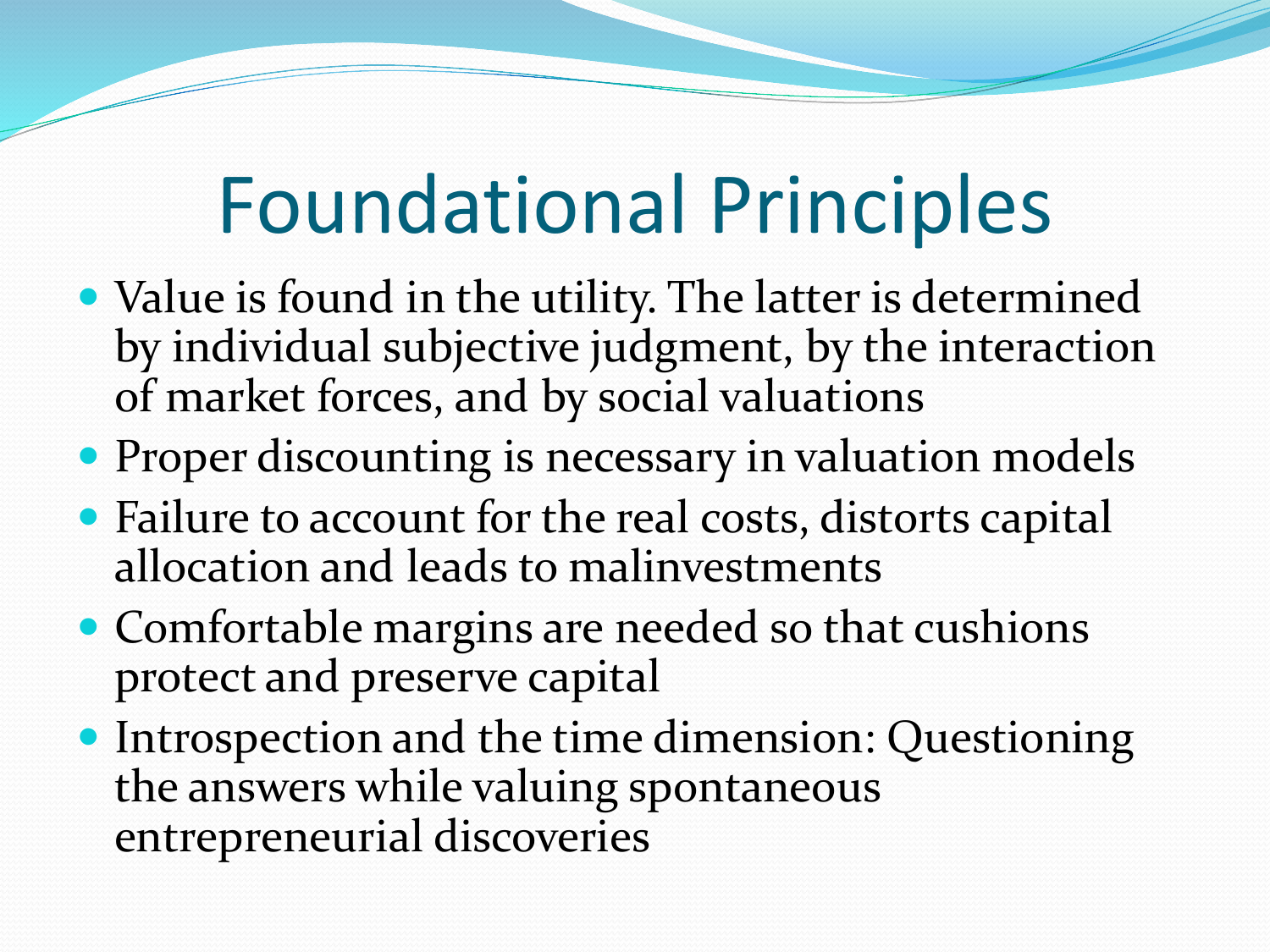### Foundational Principles

- Uncertainty is endogenous by nature and is reinforced by attempts to reduce it. Unlistability is the inability to list all possible outcomes in the abnormal distribution of possible outcomes
- The alpha for the investor can be generated by the ability of the agents to interconnect events, tie them to fundamental rules, and exploit limited profitable possibilities from the repertoire of options available
- Financing and investing entails "prophesizing" in the ancient norm of prophesy i.e. comprehending the true state of affairs and hedging against it
- Finance and investment nowadays need more and more the "spontaneous" and "evolutionary" element of Hayek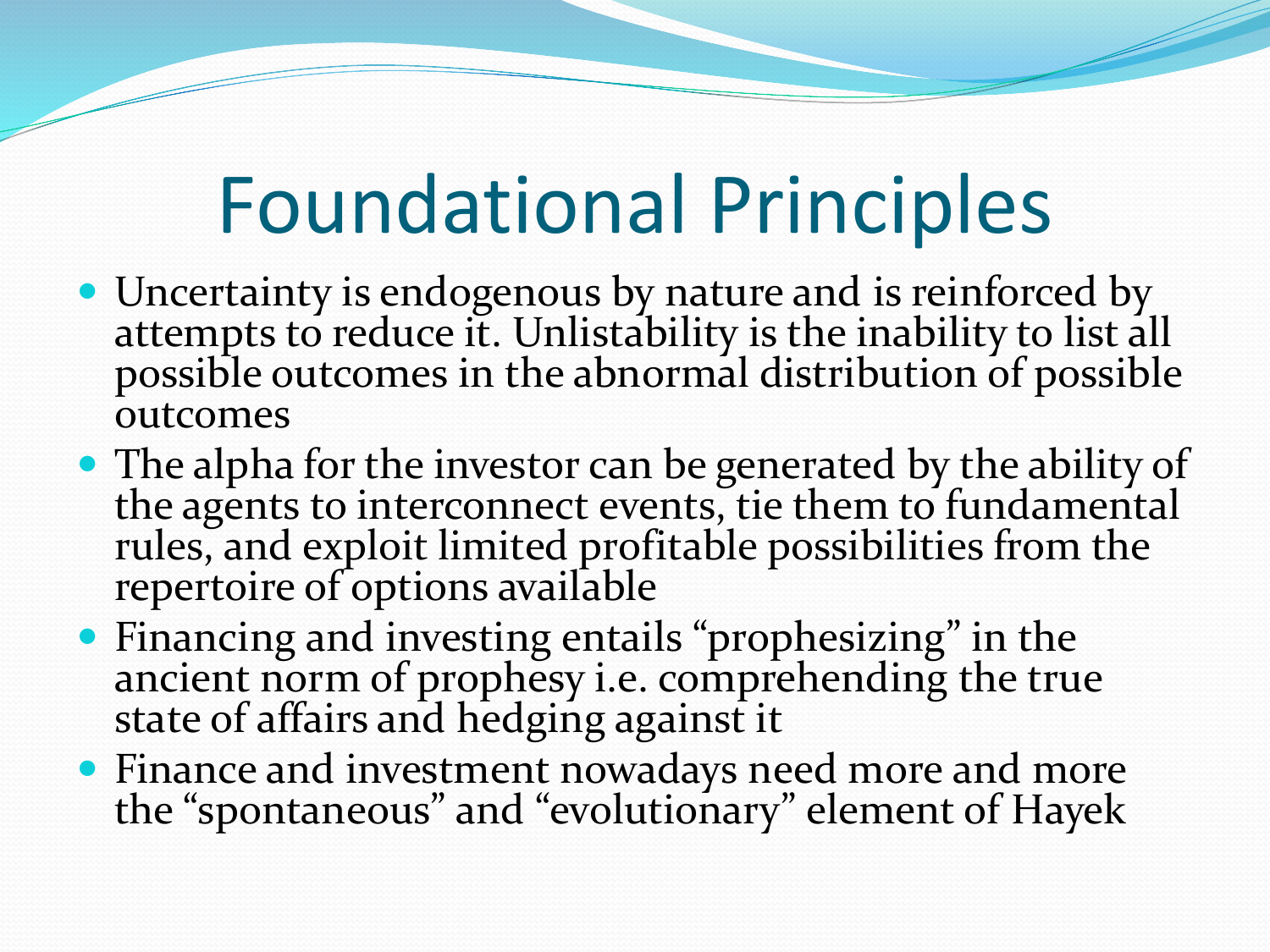- Comprehending the sources of risk including signs of macro-tail risks arising from over-leverage which becomes the source of a boom and which in turn becomes the basis of the bust
- Portfolio management cannot be considered efficient unless it encompasses a notion of investments that are solidified around hard-assets with intrinsic value
- Assets that represent third-party liabilities are destined to a major shake up when the postman rings the bell of the bond market
- The unfunded liabilities and hidden (off-the-balance sheet) debts should direct portfolio management to fixed income investments which are hard-asset bound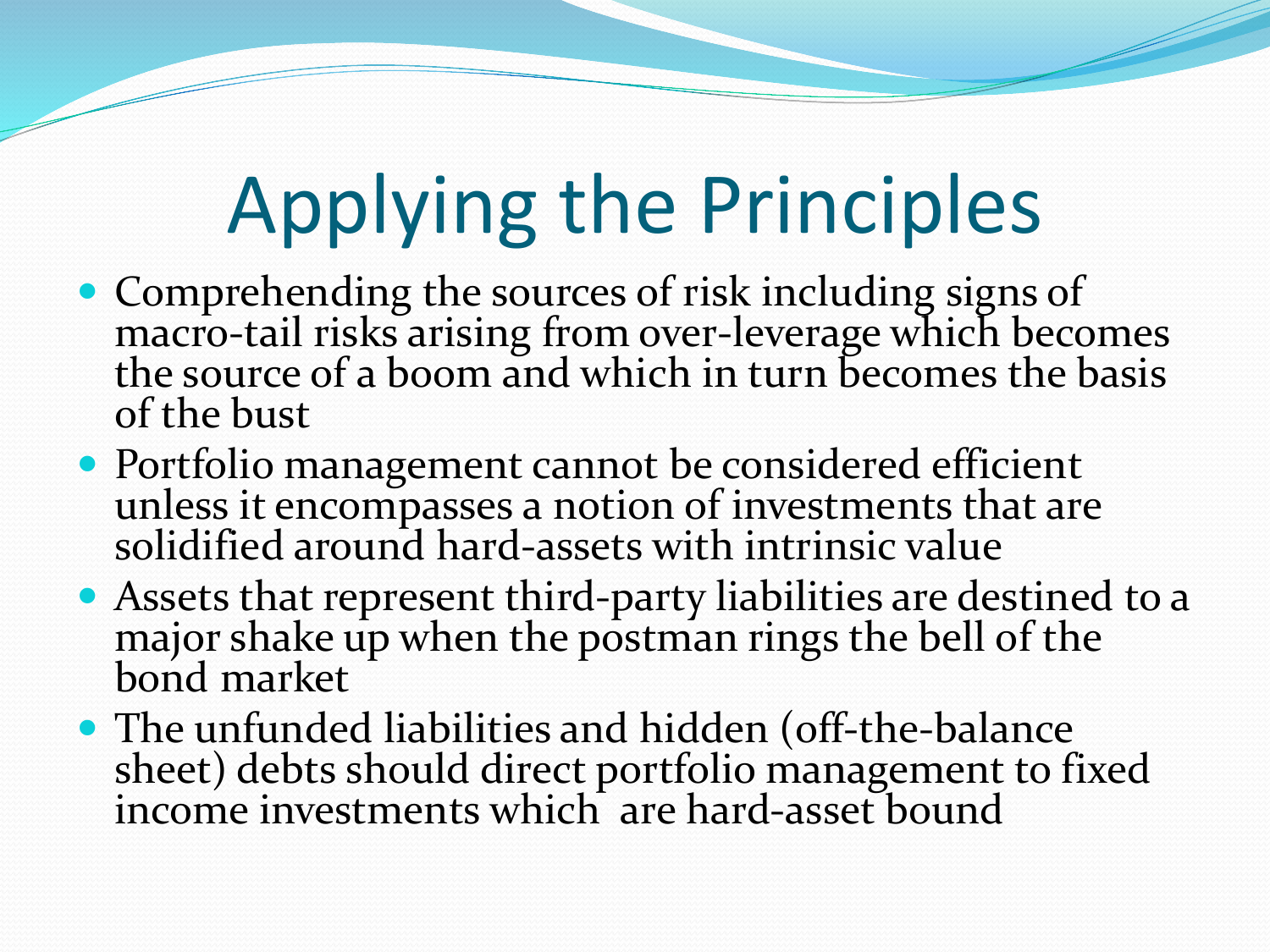- Symptoms vs. Causes: The role of anchors and the "predictability" of crises
- Financial Crisis: Derivatives lessons not learned yet
- Financial repression is a symptom of the greater cause that is called cheapening of currencies (Roman catastrophe)
- Financialization does not produce wealth: The schizophrenia of bifurcation between industrial and financial capital
- There cannot be investment miracles unless are based on real gains in productivity ("Asian Miracle")
- Realizing what capital is
- Orwell vs. Huxley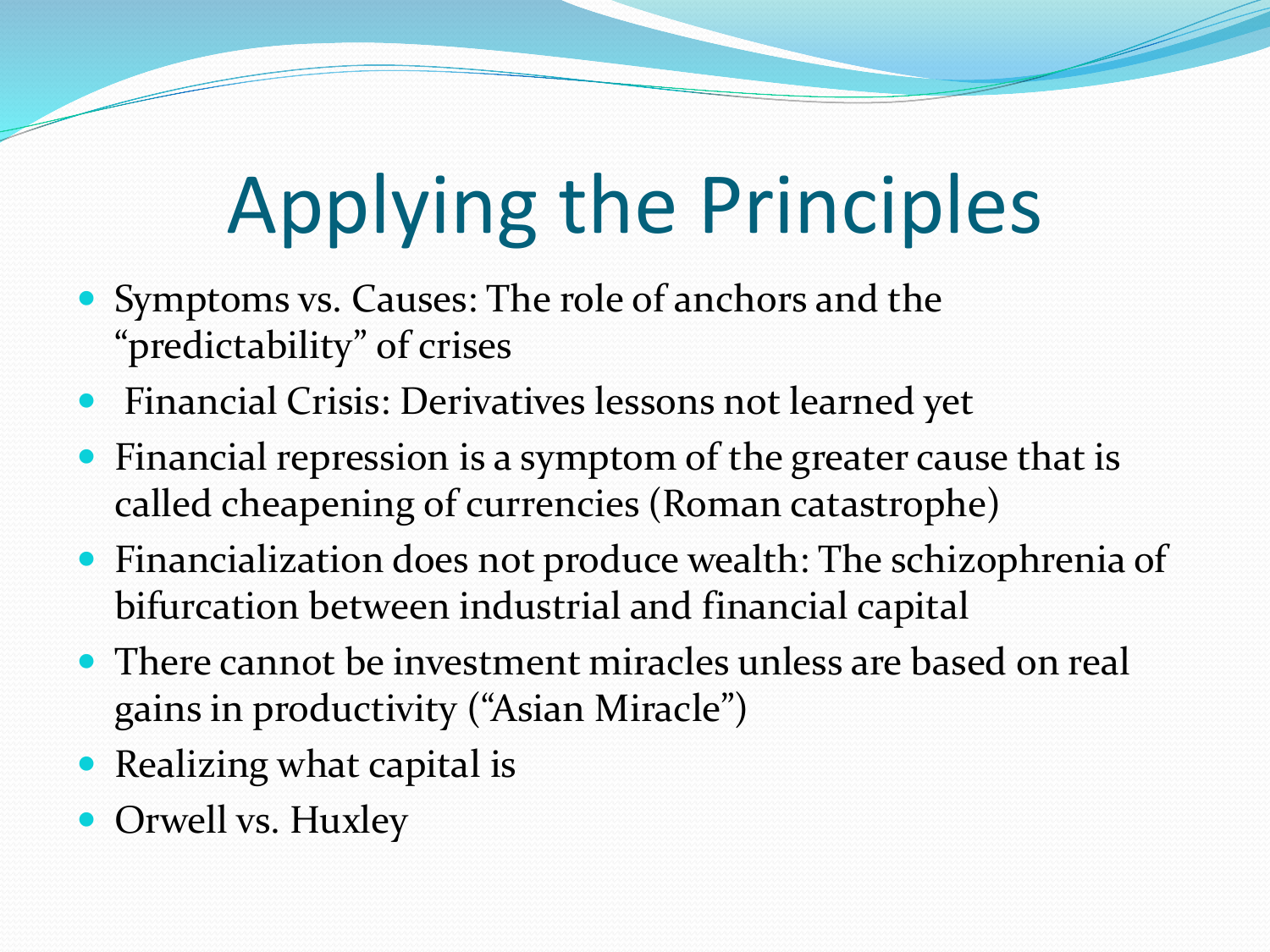- Preparing for the ultimate bust (due to collateral holes, overextension of credit, credit and liquidity issues, margin calls, etc.) which bust will change the monetary landscape
- Level 3 type of assets that are purely based on firm's own algorithms will render central banks ineffective since paper asset prices are either precisely wrong or vaguely right
- Manufactured securities market has lost its direction since re-hypothecation undermines risk management and raises uncertainty to an unthinkable exponential
- Reckless financing (e.g. 7-10+ times EBITDA) creates toxic assets that greater fools buy
- Models like VaR simply accommodate vested interests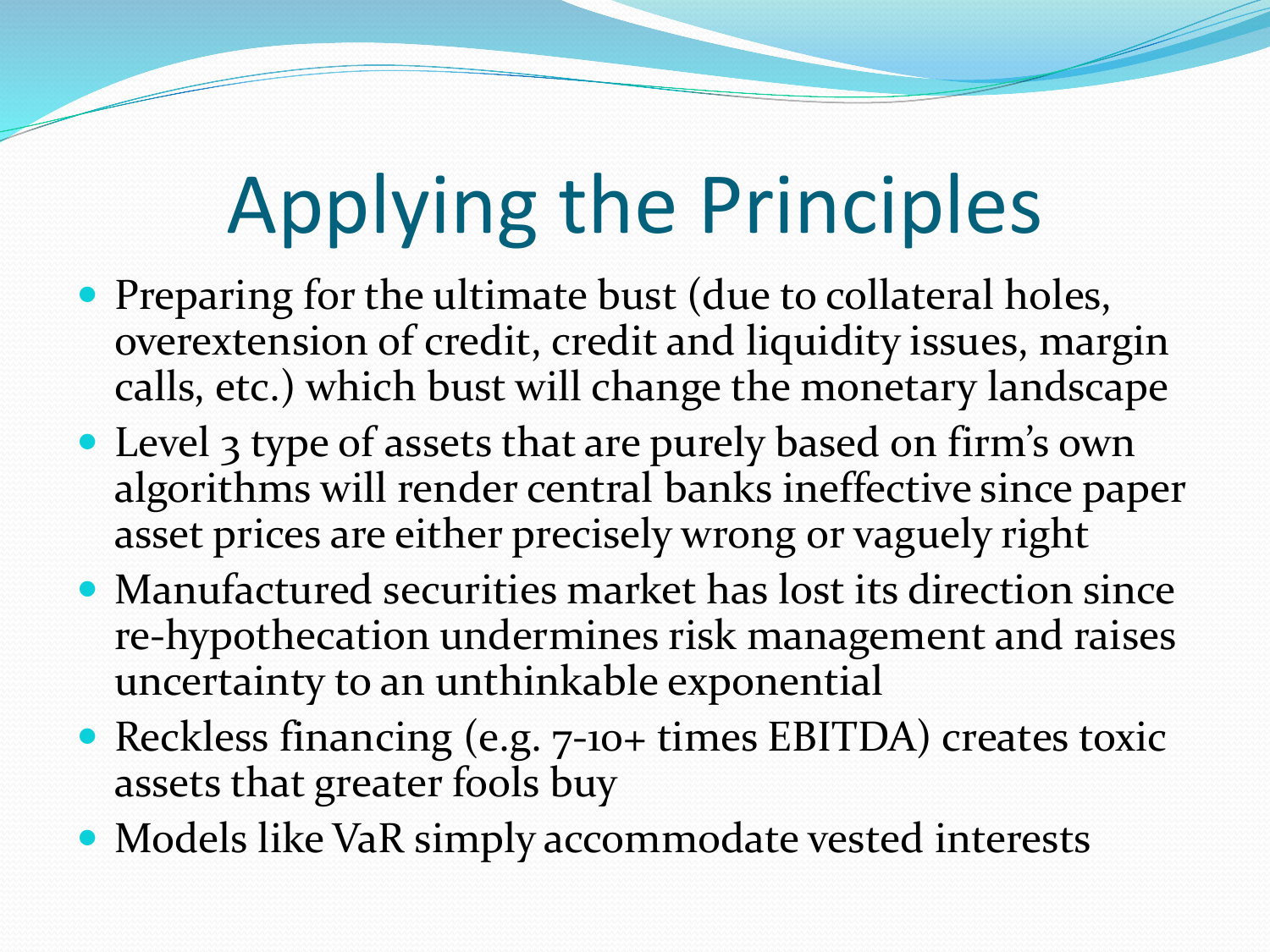- Preservation of capital and sufficient safety margin when deploying that capital
- Bias for hard assets that do not have counterparty risk
- Sustained income streams from asset classes that have intrinsic value. Consideration is given to free cash flow and debt coverage in addition to dividend yield
- A portfolio that is anchored on evolutionary thinking within a hard asset perspective
- Macroeconomic fundamentals (such as debt, demographics, trade and fiscal imbalances) that guide the core of portfolio holdings and are able to assess the cyclical component of risk
- When uncertainty and high volatility prevail, employ hedging strategies in order to mitigate risk and preserve capital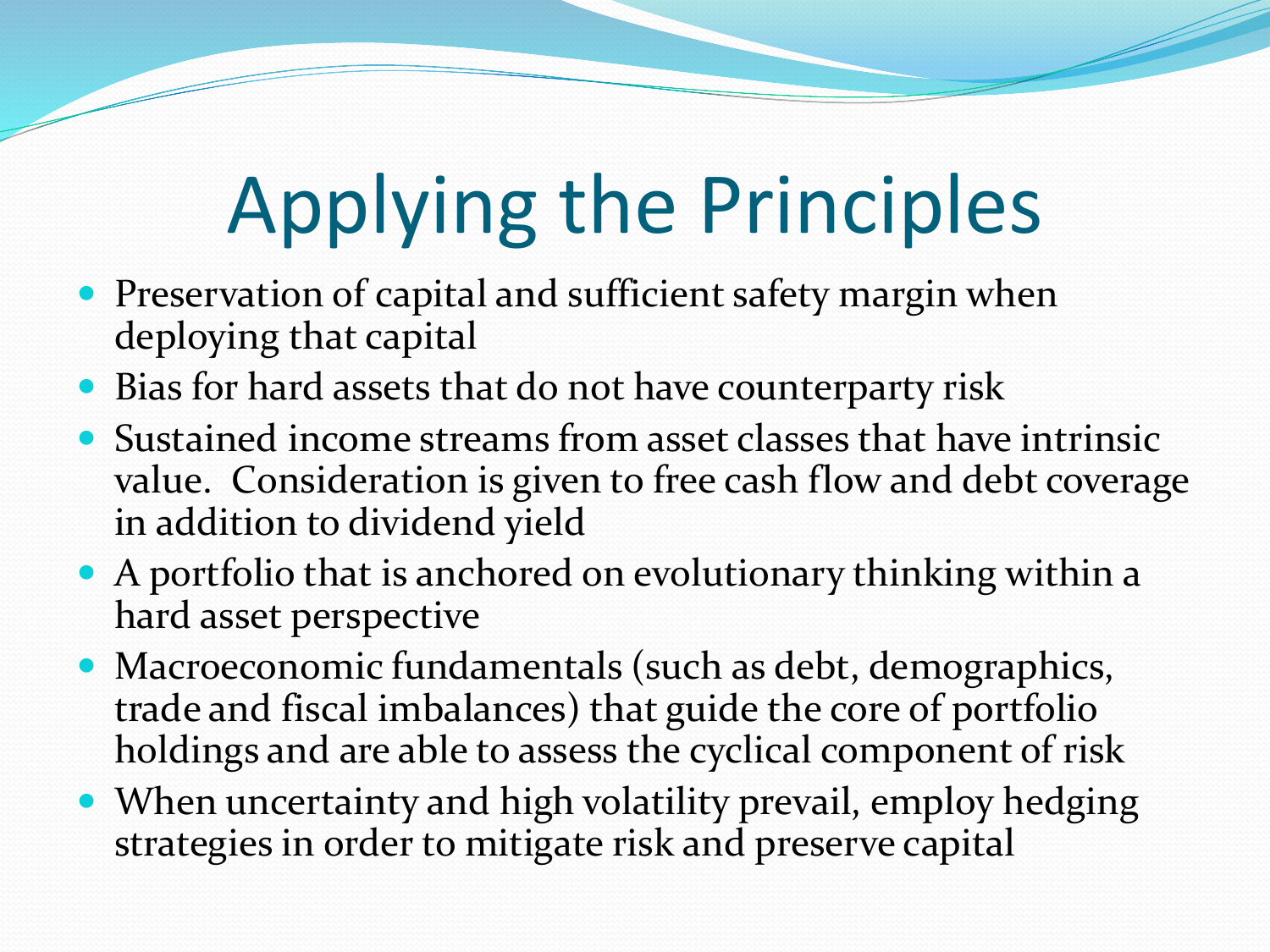- Exploit inefficiencies in the market using various options strategies to enhance portfolio return
- Once a target has been achieved, outright profit-taking, position reduction and/or stop loss measures may be employed to ensure that we lock in existing profit and protect against a possible period of consolidation
- A global perspective that analyzes market fundamentals, encompasses technical and spontaneous time elements while considering geopolitical dimensions
- Identification of dormant assets that have intrinsic value
- Ignoring technological trends is a betrayal to the evolutionary adoptability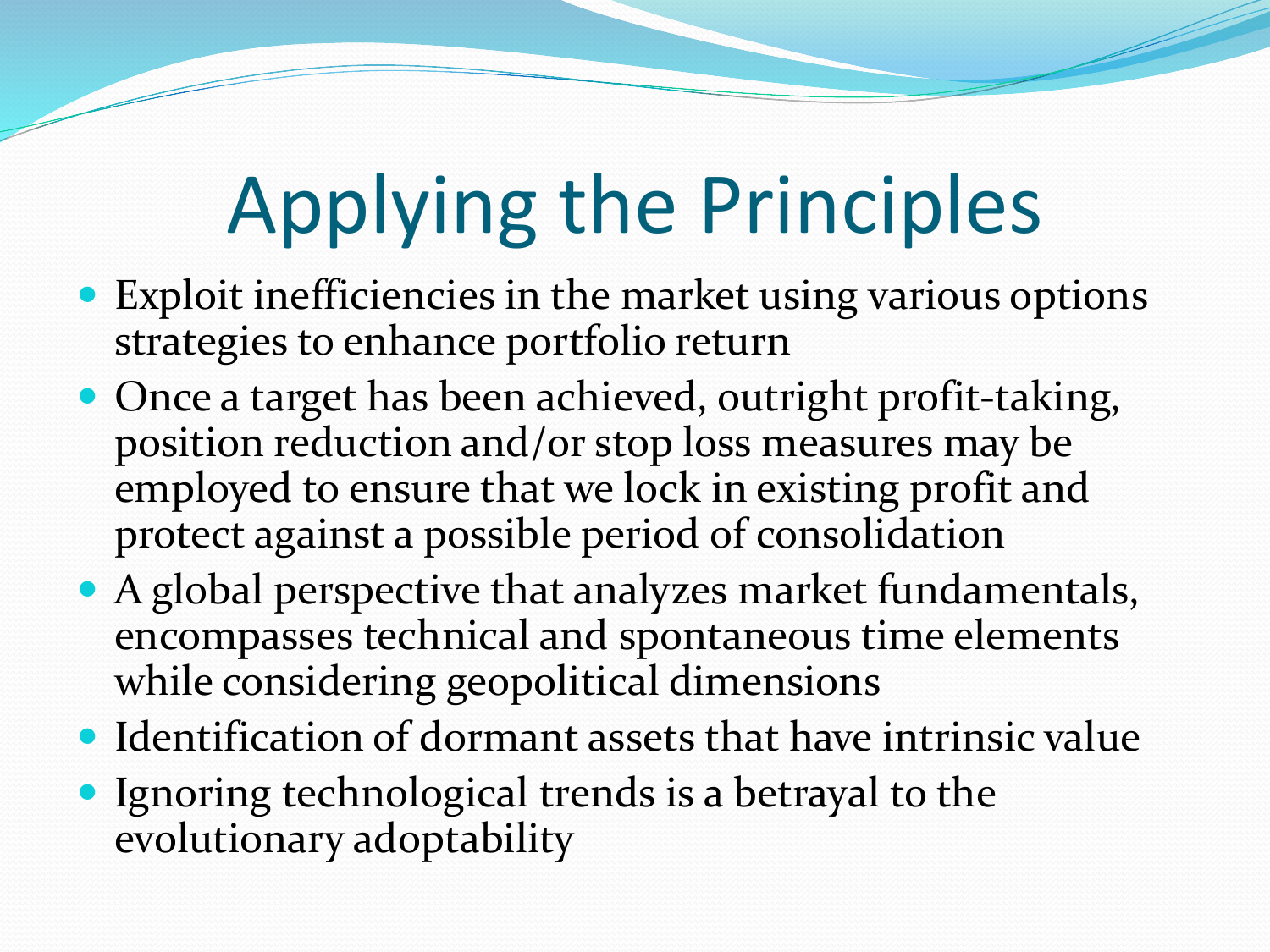- Asset classes whose value is below their historic 5-year average (cyclically adjusted) and whose business generates sufficient and growing earnings. Emphasis is placed on dividend growth history
- Businesses that have a significant market share, enjoy some barriers to entry, and whose competitive advantage separates them from the crowd
- Businesses that have profit margin power, sufficiently positive free cash flow, and pay a healthy dividend that is at least 100 bps above the 10-year Treasury note
- Businesses whose management has exhibited strategic competencies demonstrated in growing sales, executed with professional ethical power and which historically have enjoyed strong balance sheets with major emphasis on prudent use of leverage
- Exploiting ETFs of industries and sectors that hold the above principles and goals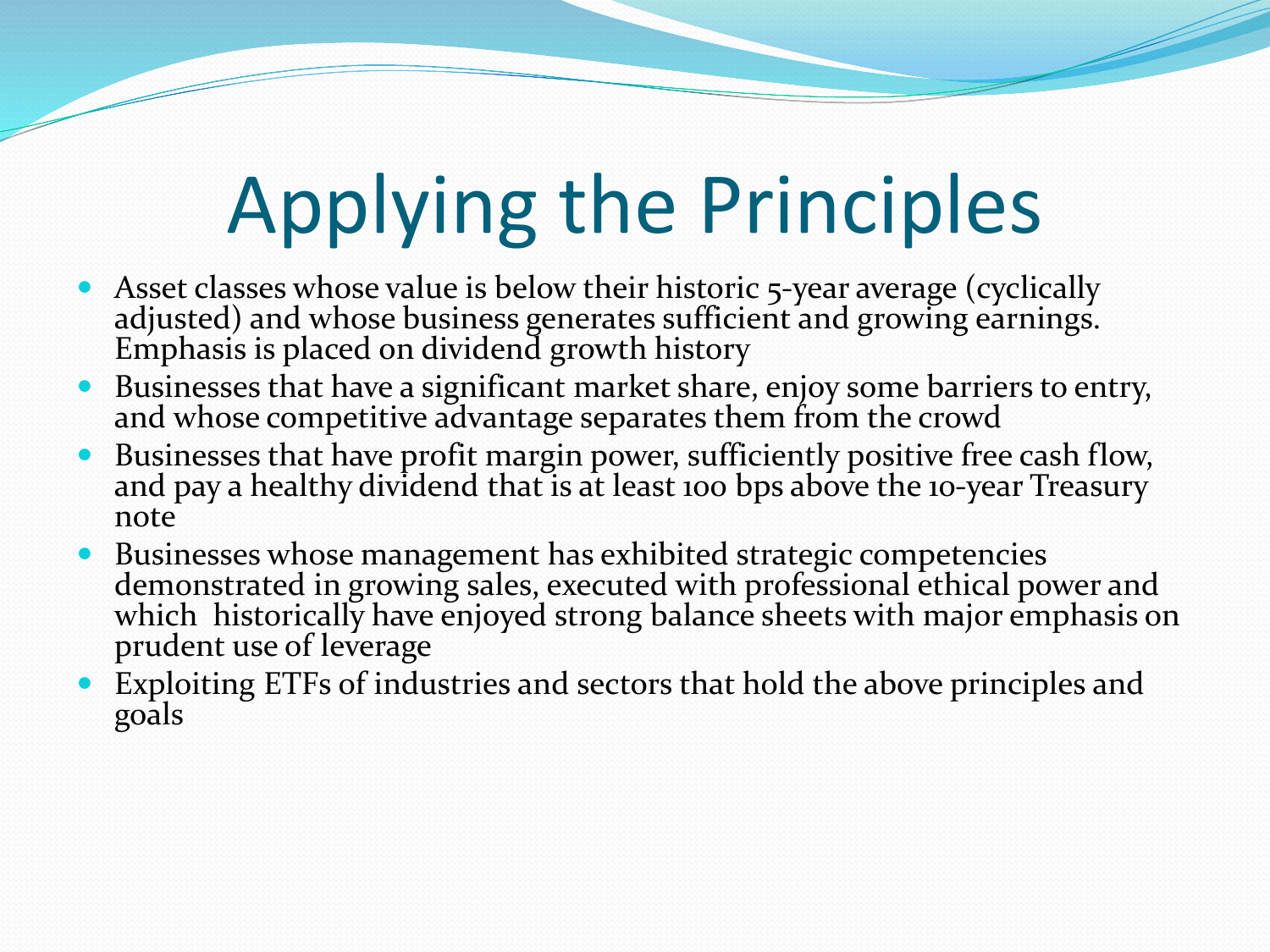### Market Entropy & Trajectory

- Probabilistic expectations tend to have an escape velocity because of the evolutionary nature of counter-party-risk and due to power shifts
- The distribution of outcomes affects human action. Human action is guided by self-interest. Self-interest is predestined by power. Power shifts create instability. Goal therefore is to foresee the trajectory of power shifts
- Scarcity of saved capital is destined to unravel the production process which leads to what Rothbard called "crisis situation"
- Market entropy/disintegration is built into the DNA of the securitization process when anchors are absent leading to the co-movement between instability and securitization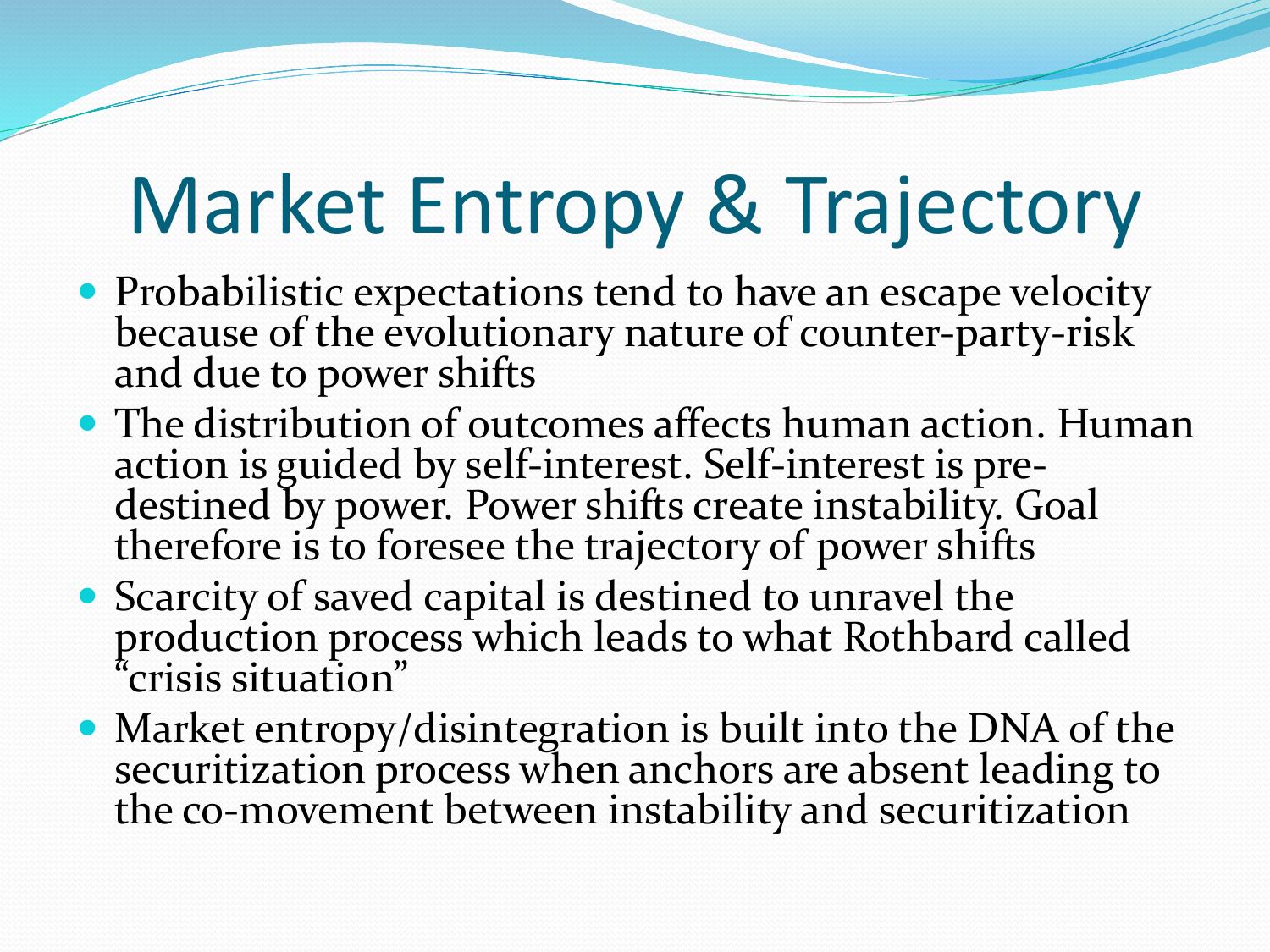#### Market Entropy & Trajectory